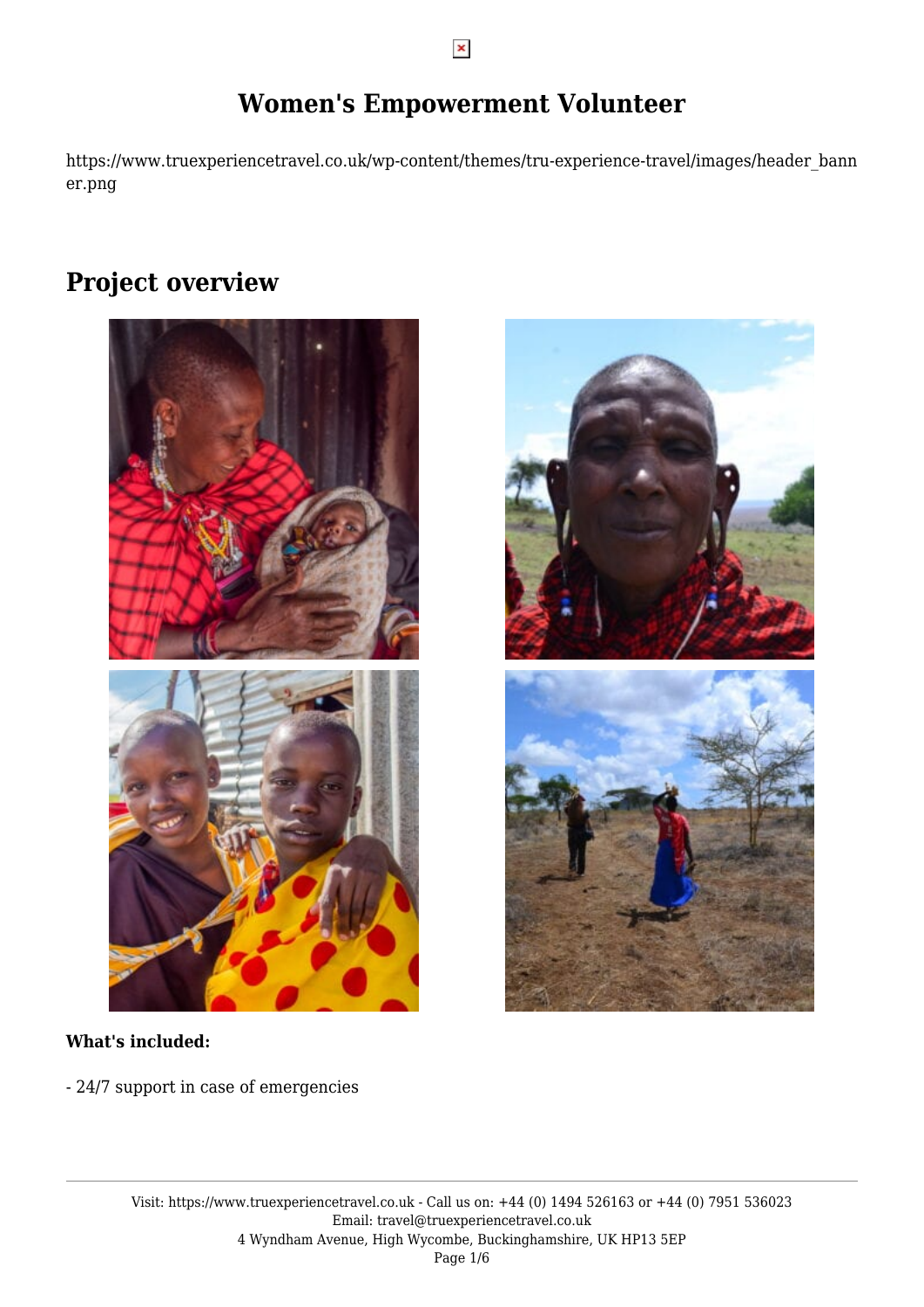https://www.truexperiencetravel.co.uk/wp-content/themes/tru-experience-travel/images/header\_bann er.png

- Accommodation
- Airport Pick up
- English speaking coordinator
- Meals
- Orientation

### **What's not included:**

- Airport drop off
- Flights
- Travel insurance
- Vaccination
- Visa

# **Project itinerary**

You will arrive on Sunday and have plenty of time to relax and be refreshed ahead of your exciting week as a Women's Empowerment Volunteer!

## **Mandatory Orientation Day**

On the Monday of your first week at this location, you will join our orientation day to get accustomed to your surroundings. Your Women's Empowerment Volunteer programme will continue as usual from Tuesday onward throughout the rest of the week.

## **Orientation Day Schedule (Monday)**

- Introduction meeting, House rules, Setting Expectations, Health and Safety Advice and handling of documents.
- Tanzanian Do's and Don'ts, Culture introduction and country history and Intensive Swahili Language Lessons.
- Tour around the compound and local area; where to find local shops, and arrange a sim-card if necessary.
- Lunch
- Excursion to local area sites (may include a local crater or nature walk)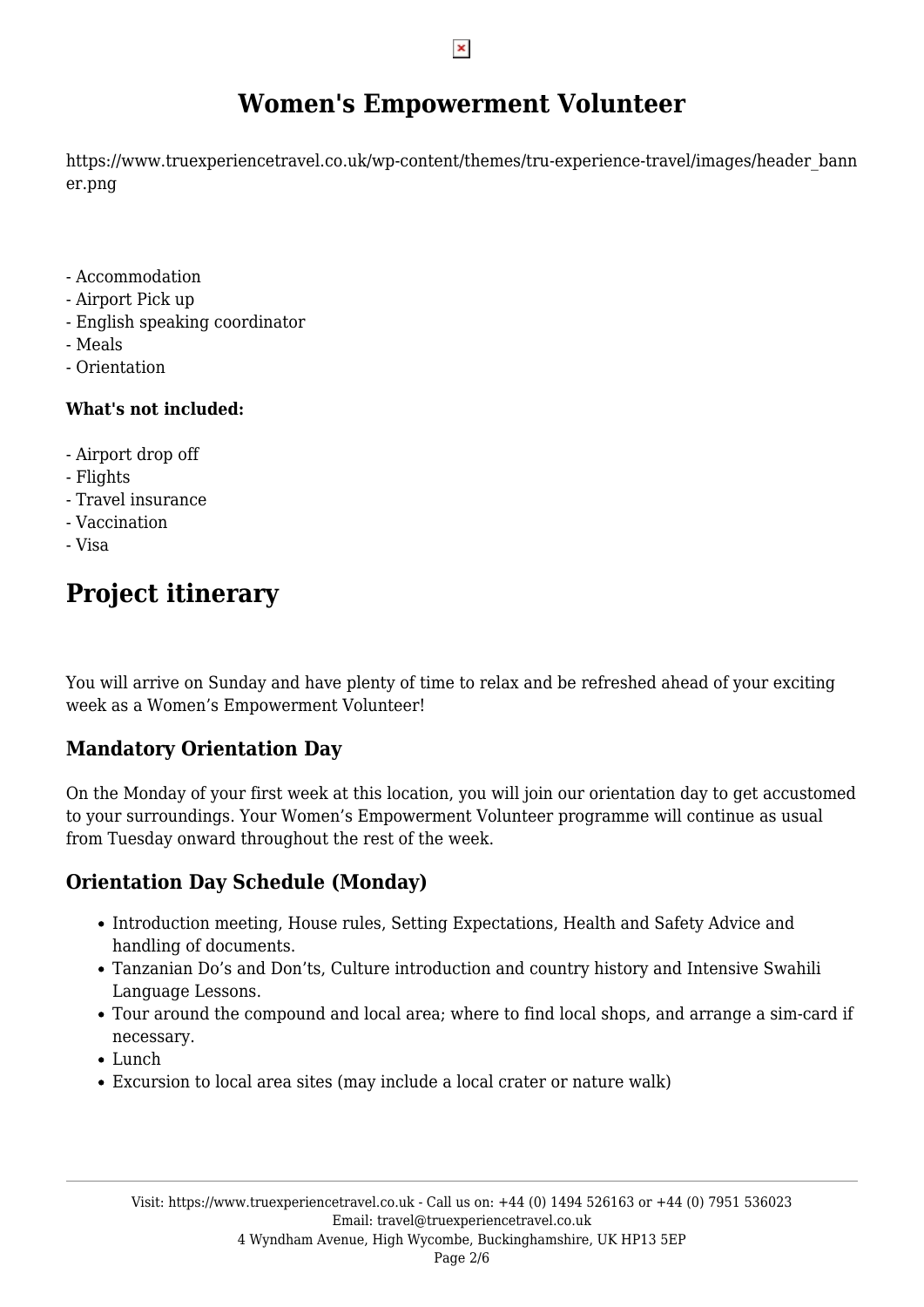https://www.truexperiencetravel.co.uk/wp-content/themes/tru-experience-travel/images/header\_bann er.png

## **Weekly Schedule**

### **Tuesday to Friday**

- 7.00 am -8.00 am Breakfast at the volunteer accommodation
- 8.00 am Volunteering at the Women's Empowerment project
- $\cdot$  12.00 pm Lunch
- 13.00-15.00 pm Volunteering at the Women's Empowerment project
- 16.00 pm Evaluation
- 17.00-18.00 pm Dinner

### **Please note:**

Cost of transport to locations is not included, but will usually be around £1.50 per day.

This schedule can be changed and/or amended depending on weather conditions, local conditions, and unforeseen circumstances.

Please also keep in mind that in the village things are done on an as-needed basis. This is just an example of what your week as a volunteer might look like during your homestay, but activities may change depending on weather, community needs, ceremonies, or other circumstances. Your flexibility and ability to adapt to changes in your new surroundings will be of great benefit during this amazing experience.

## **Evenings and Weekends**

Once your day as a Women's Empowerment Volunteer is over, you can choose to explore the area or simply relax with new friends back at your accommodation. Many of our volunteers enjoy mixing with their new volunteer friends during the week and plan their weekend adventures together!

## **Places to Visit**

Tanzania is a truly incredible place to visit, and you will need to plan ahead to fit in as much as you can! Here are our favourite areas …

### **Ngorongoro Conservation Area**

Expanding over plains, forests, and savannahs, you will find the world's largest crater here, where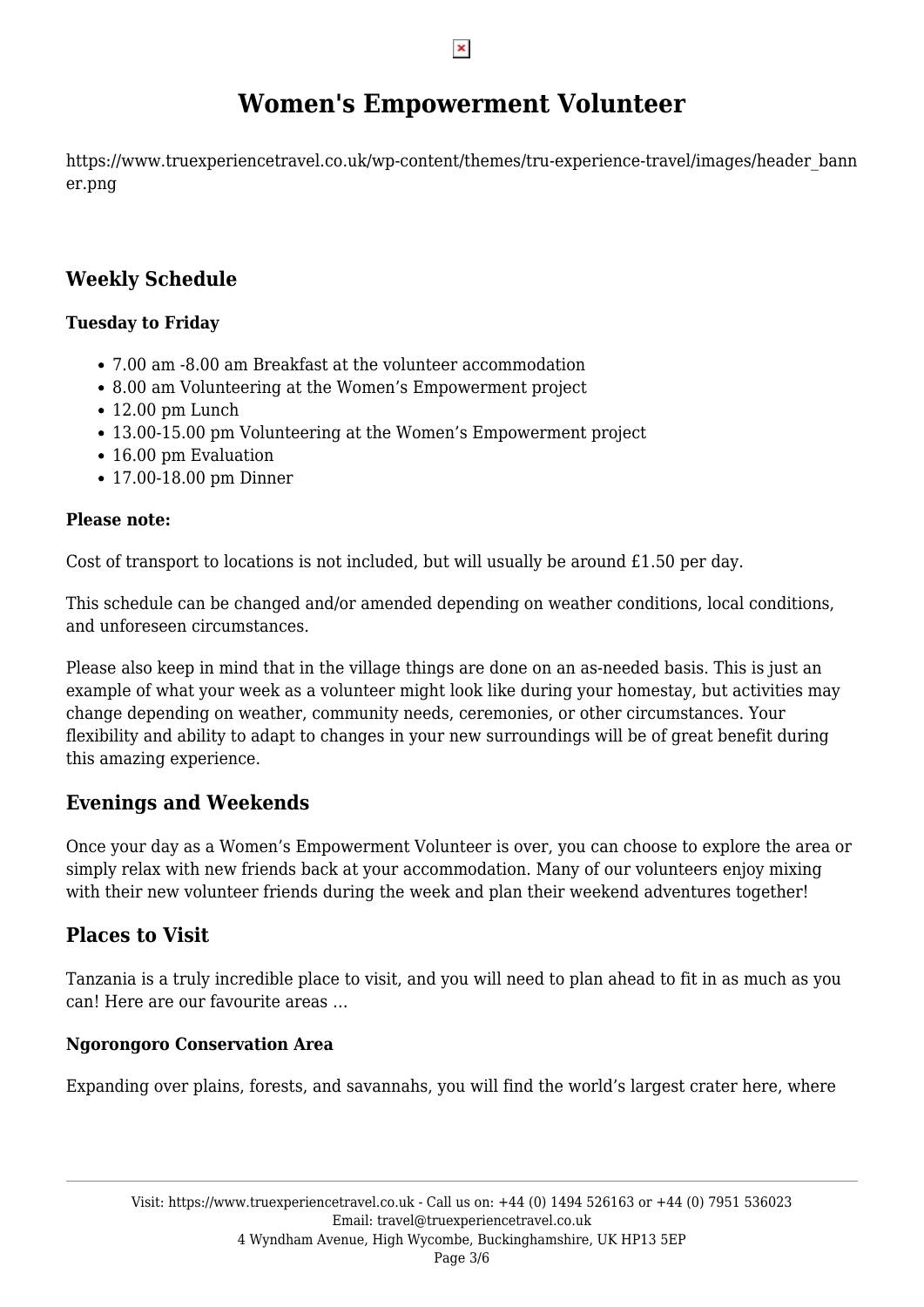https://www.truexperiencetravel.co.uk/wp-content/themes/tru-experience-travel/images/header\_bann er.png

incredible wildlife coexists with the Maasai. This area is a must-see when in Tanzania.

### **Tarangire National Park**

Tarangire is famous for its population of elephants and the symbolic Baobab tree. During the dry season, you will find zebras, giraffes, buffaloes, elephants, wildebeests and more! While not as common, you might be able to find a lion here as well if you are lucky!

### **Serengeti National Park**

Serengeti is probably the most worldwide known National Park in the world. It is believed to hold the largest population of lions in the world! Aside from that, cheetahs, buffaloes, zebras, giraffes, rhinos, hippos live here. Make sure you allow yourself at least two days to visit and stay overnight in either a campsite or a lodge. Serengeti cannot be done in just one day!

### **Arusha National Park and Mount Meru**

This is the home of Mount Meru, the second largest peak in Tanzania after Kilimanjaro, and the home of many species including giraffes, warthogs, Cape buffaloes, lions, elephants, flamingos and more! However, the main attractions here are the landscapes that line the park, including the Momelia Lakes, which vary in colour due to algae and are made even brighter by many different species of birds who love to swim in the water!

#### **Lake Manyara National Park**

During the wet season, pink flamingos brighten up the lake, which make it the go-to place for bird watchers. They do leave during the wet season, but Maasai Lions, Leopards, hippos, giraffes, zebras, elephants, blue monkeys, gazelles and cheetahs are here year-round!

### **Moshi and Mount Kilimanjaro**

Moshi is about two and a half hours away from Monduli, easily reached from Monduli by taking a "dala dala" to Arusha and then another one to Moshi from there. This is a sleepy town with a Western vibe as it is the starting point of the Mount Kilimanjaro climb! On a clear day, you can get excellent views of the highest mountain in Africa (tip: head over to Moshi Train Station for a topnotch view.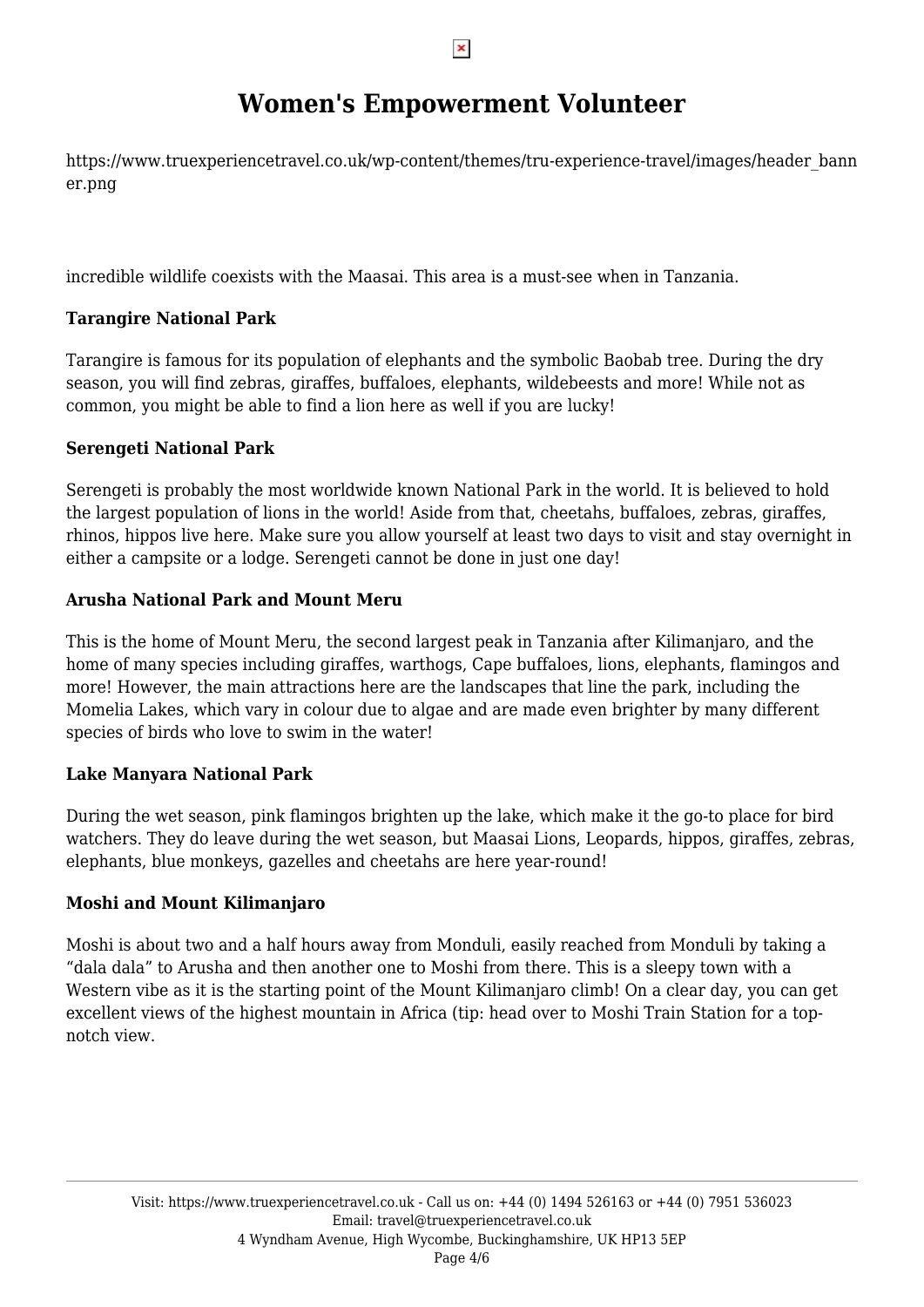https://www.truexperiencetravel.co.uk/wp-content/themes/tru-experience-travel/images/header\_bann er.png

#### **Kikuletwa Hot Springs**

A lesser-known but still amazing attraction! Located between Arusha and Moshi are Kikuletwa Hot Springs. The water isn't actually hot, but its temperature is perfect for swimming and relaxing. Known as an oasis, the water here is so blue that you have to see it to believe it! It is a favourite goto place for locals and ex-pats alike, and there is even a rope you can use to dive into the water with style!

#### **Arusha**

Arusha is one of the main cities of Tanzania and is easy to reach from Monduli in less than an hour and a half. From here, most safari companies depart to many of the national parks surrounding it, so it is your go-to place for wildlife! In Arusha, you find a myriad of things to do – from Maasai markets selling crafts to bring back home, to cinemas, shopping malls, Western food, and more!

#### **Hiking Around Monduli**

Monduli is set amidst lush mountains that are a great opportunity for hiking off-the-beaten-path. There are numerous trails, one of which leads to a gorgeous waterfall. Speak to our coordinator to arrange, as the government needs to grant you permission (for a fee) to visit beyond certain spots in order to conserve the area.

#### **Iringa and Ruaha National Park**

A great place to visit if you have the time after finishing our programme! Ruaha National Park is the largest National Park in Tanzania and boasts cheetahs, the second largest population of Leopards in Africa, buffalos, hippos, and more!

#### **Zanzibar**

Whilst a bit of a journey, it is possible to fly to Zanzibar for a weekend from Arusha airstrip, a small airport that operates domestic flights and is not too far from our centre! Don't miss Stone Town, a place that is emblematic for its mazes and spices (take a spice tour for sure!). Another must is a visit to Prison Island, where you can spot dolphins and marine life. Travel north or east of the island for some of the best and cleanest beaches in the world and enjoy the Indian Ocean at its best!